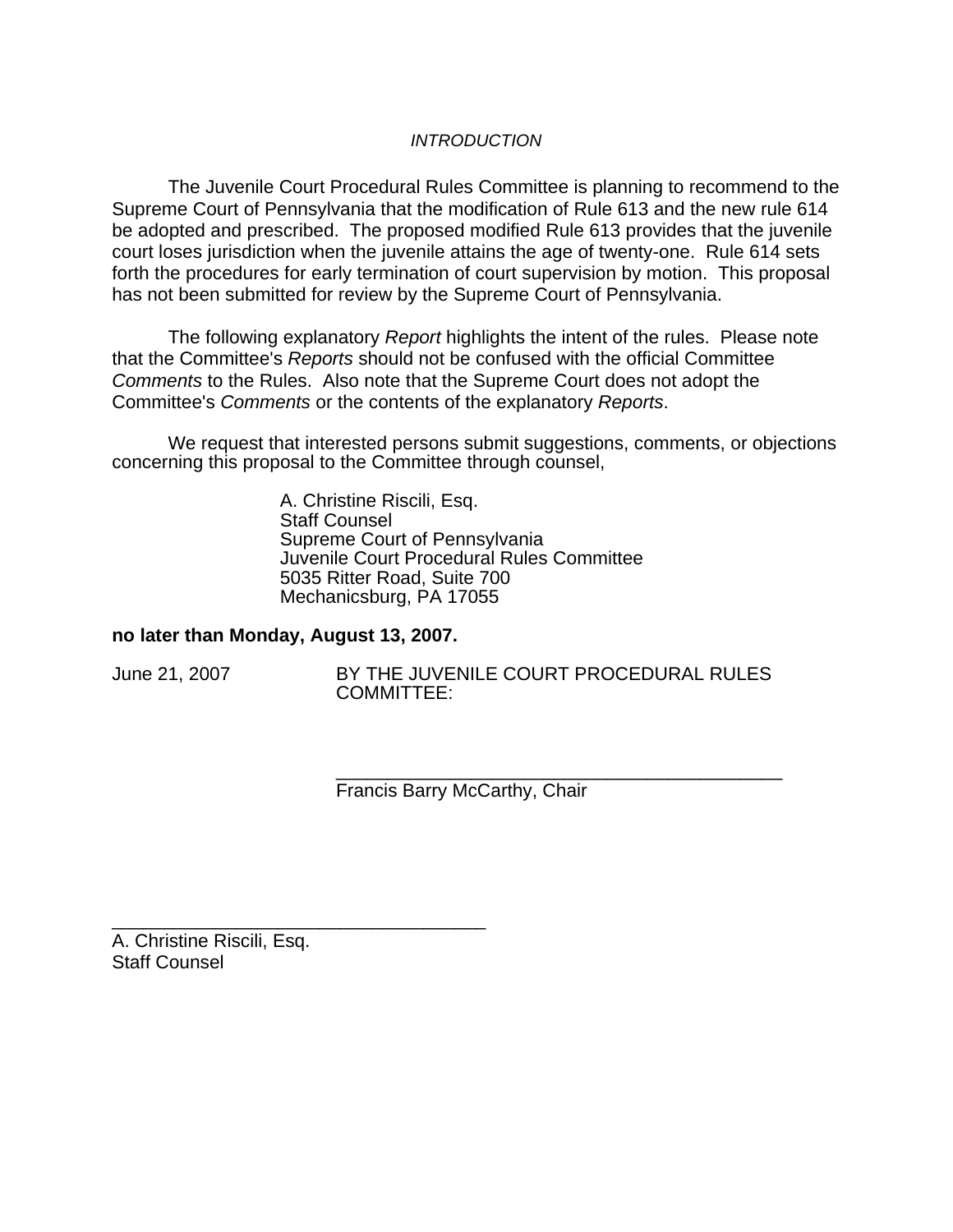# **EXPLANATORY REPORT**

## **RULE 613 - TERMINATION OF COURT SUPERVISION**

 The Committee is proposing that a new paragraph (A) be added to Rule 613. Pursuant to 42 Pa.C.S. § 6302, the juvenile court loses jurisdiction over a juvenile when the juvenile attains the age of twenty-one regardless of whether the terms of the court's dispositional order have been completed. This proposed addition requires the court to enter a court order terminating court supervision of the juvenile so cases may be properly closed when the juvenile turns twenty-one.

 The Comment was also changed to reflect that restitution may be collected under 42 Pa.C.S. § 9728 when court supervision is terminated.

## **RULE 614 - EARLY TERMINATION OF COURT SUPERVISION BY MOTION**

 This new rule allows for early termination of court supervision if all the requirements of Rule 613 have not been met.

 During the Committee's survey of all the judicial districts, some counties asked the Committee to look into several reasons why a court may want to terminate court supervision prior to the fulfillment of the court's dispositional order. Some examples of reasons for early termination could be that the juvenile is serving time in an adult prison and dual supervision is unnecessary; the juvenile would like to enroll in the military; or other compelling reasons for early termination.

The court has the power to continually change the terms of its court order at commitment review or dispositional review hearings. *See* Pa.Rs.J.C.P. 610(B) and 612(C), and 42 Pa.C.S. § 6353. If the court can change the terms of its dispositional order, it may decide to terminate court supervision prior to the completion of those terms.

 Once court supervision has been terminated, restitution may be collected pursuant to 42 Pa.C.S. § 9728.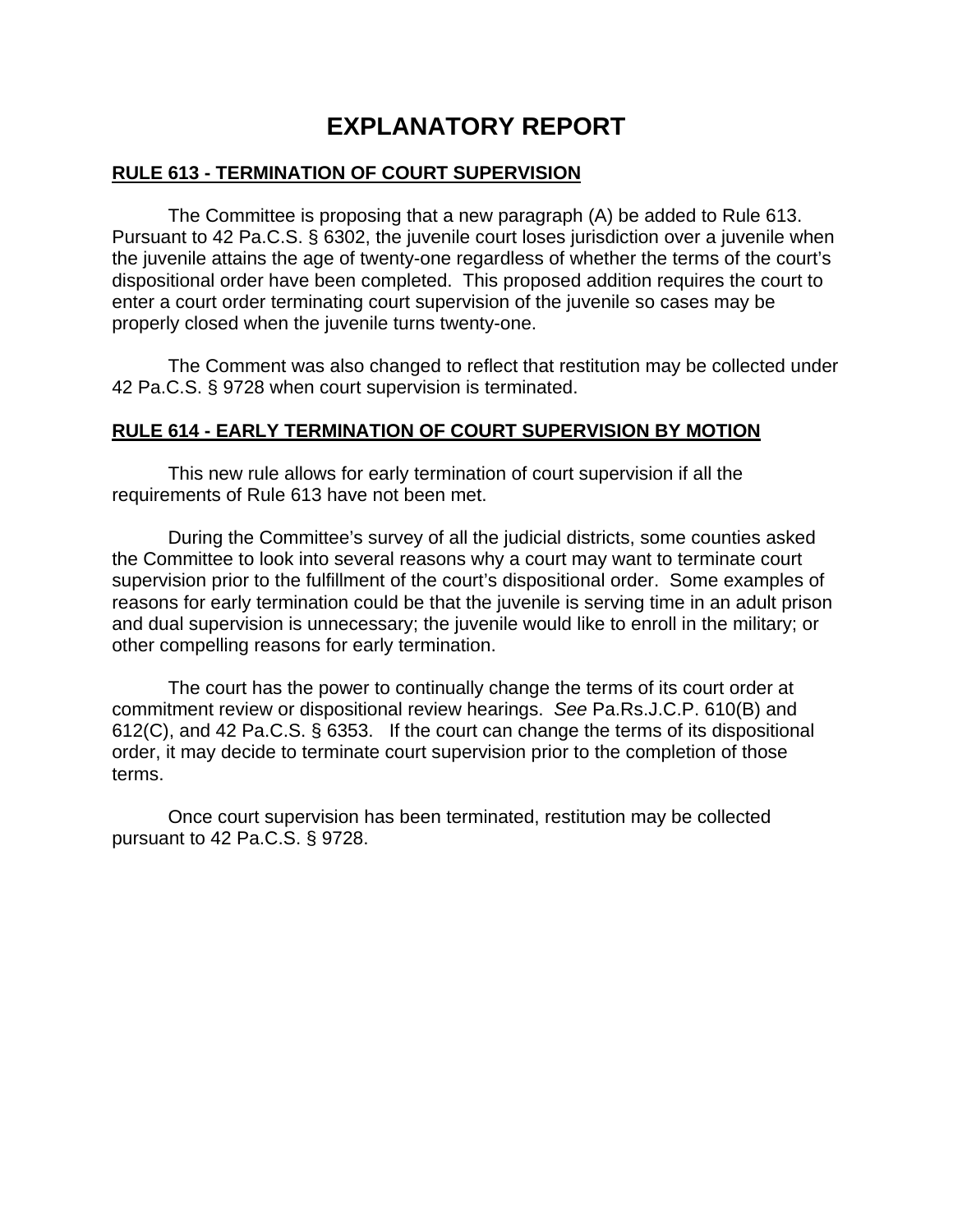# **RULE 613. TERMINATION OF COURT SUPERVISION**

## **A. Aging Out. When the juvenile has attained the age of twenty-one, the court shall enter an order terminating court supervision of the juvenile.**

- [A]**B**. **Notice. [**When the juvenile has completed the terms of the dispositional order, t]he juvenile probation officer shall move for the termination of the court's supervision by filing a motion.] **The juvenile probation officer shall promptly notify the court when the conditions of probation have been satisfied. The court shall decide if supervision should be terminated.** The [motion] **notice** shall set forth:
	- 1) The juvenile has completed the terms of the court's dispositional order;
	- 2) Restitution, fines, and costs have been paid in full; and
	- 3) The juvenile has not committed any new offenses in which a criminal proceeding or proceeding governed by the Juvenile Act, 42 Pa.C.S. § 6301 *et seq.,* may be commenced.
- [B]**C**. **Objection.** Any party may object to the [motion] **notice** under paragraph ([A]**B**) and request a hearing. Such objection shall be made within thirty days of receipt of the [motion]**notice**; otherwise, objections are deemed waived.
- [C]**D**. **Hearing.** If objections have been made under paragraph ([B]**C**), the court shall hold a hearing and give each party an opportunity to be heard before the court enters its final order.
- [D]**E**. **Termination.** When the requirements of paragraphs ([A]**B**) through ([C]**D**) have been met and the court is satisfied that the juvenile has carried out the terms of the dispositional order, the court may discharge the juvenile from its supervision.

#### **COMMENT**

For procedures on [motions]**filing and service of the notice under paragraph (B)(2)**, see Rule [344 and] 345. For procedures on the dispositional order, see Rule 515. *See also*, 42 Pa.C.S. § 6352.

**For collection of restitution** [Under paragraph (A)(2)], see 42 Pa.C.S. § 9728 [for collection of outstanding restitution].

**See Rule 614 for early termination of court supervision by motion.**

**Official Note:** Rule 613 adopted April 1, 2005, effective October 1, 2005.

#### *Committee Explanatory Reports:*

Final Report explaining the provisions of Rule 613 published with the Court's Order at 35 Pa.B. 2214 (April 16, 2005).